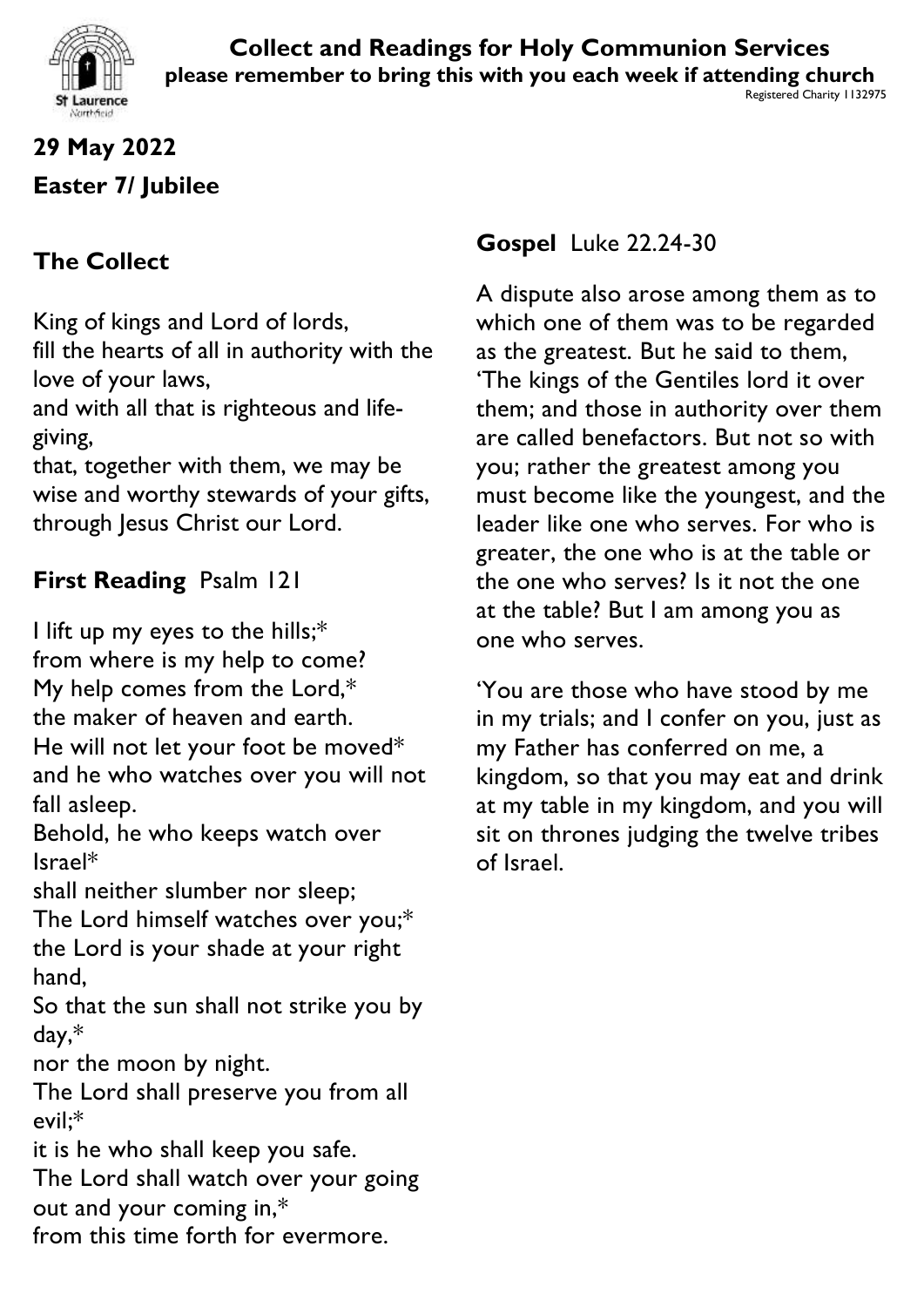

### **5 June 2022 Pentecost**

God, who as at this time taught the hearts of your faithful people by sending to them the light of your Holy Spirit: grant us by the same Spirit to have a right judgement in all things and evermore to rejoice in his holy comfort; through the merits of Christ Jesus our Saviour, who is alive and reigns with you, in the unity of the Holy Spirit, one God, now and for ever.

## **First Reading** *Acts 2.1-21*

<sup>1</sup>When the day of Pentecost had come, they were all together in one place. <sup>2</sup>And suddenly from heaven there came a sound like the rush of a violent wind, and it filled the entire house where they were sitting. <sup>3</sup>Divided tongues, as of fire, appeared among them, and a tongue rested on each of them. <sup>4</sup>All of them were filled with the Holy Spirit and began to speak in other languages, as the Spirit gave them ability.

<sup>5</sup>Now there were devout lews from every nation under heaven living in Jerusalem. <sup>6</sup>And at this sound the crowd gathered and was bewildered, because each one heard them speaking in the native language of each. <sup>7</sup>Amazed and astonished, they asked, 'Are not all these who are speaking Galileans? <sup>8</sup>And how is it that we hear, each of us, in our own native language? <sup>9</sup>Parthians, Medes, Elamites, and residents of Mesopotamia, Judea and Cappadocia, Pontus and Asia, <sup>10</sup>Phrygia and Pamphylia, Egypt and the

parts of Libya belonging to Cyrene, and visitors from Rome, both Jews and proselytes, <sup>11</sup>Cretans and Arabs – in our own languages we hear them speaking about God's deeds of power.' <sup>12</sup>All were amazed and perplexed, saying to one another, 'What does this mean?' <sup>13</sup>But others sneered and said, 'They are filled with new wine.'

# **Gospel** *John 14.8-17*

<sup>8</sup>Philip said to Jesus, 'Lord, show us the Father, and we will be satisfied.' <sup>9</sup> Jesus said to him, 'Have I been with you all this time, Philip, and you still do not know me? Whoever has seen me has seen the Father. How can you say, "Show us the Father"? <sup>10</sup>Do you not believe that I am in the Father and the Father is in me? The words that I say to you I do not speak on my own; but the Father who dwells in me does his works. <sup>11</sup>Believe me that I am in the Father and the Father is in me; but if you do not, then believe me because of the works themselves. <sup>12</sup>Very truly, I tell you, the one who believes in me will also do the works that I do and, in fact, will do greater works than these, because I am going to the Father. <sup>13</sup>I will do whatever you ask in my name, so that the Father may be glorified in the Son. <sup>14</sup>If in my name you ask me for anything, I will do it.

<sup>15'</sup>If you love me, you will keep my commandments. <sup>16</sup>And I will ask the Father, and he will give you another Advocate, to be with you for ever. …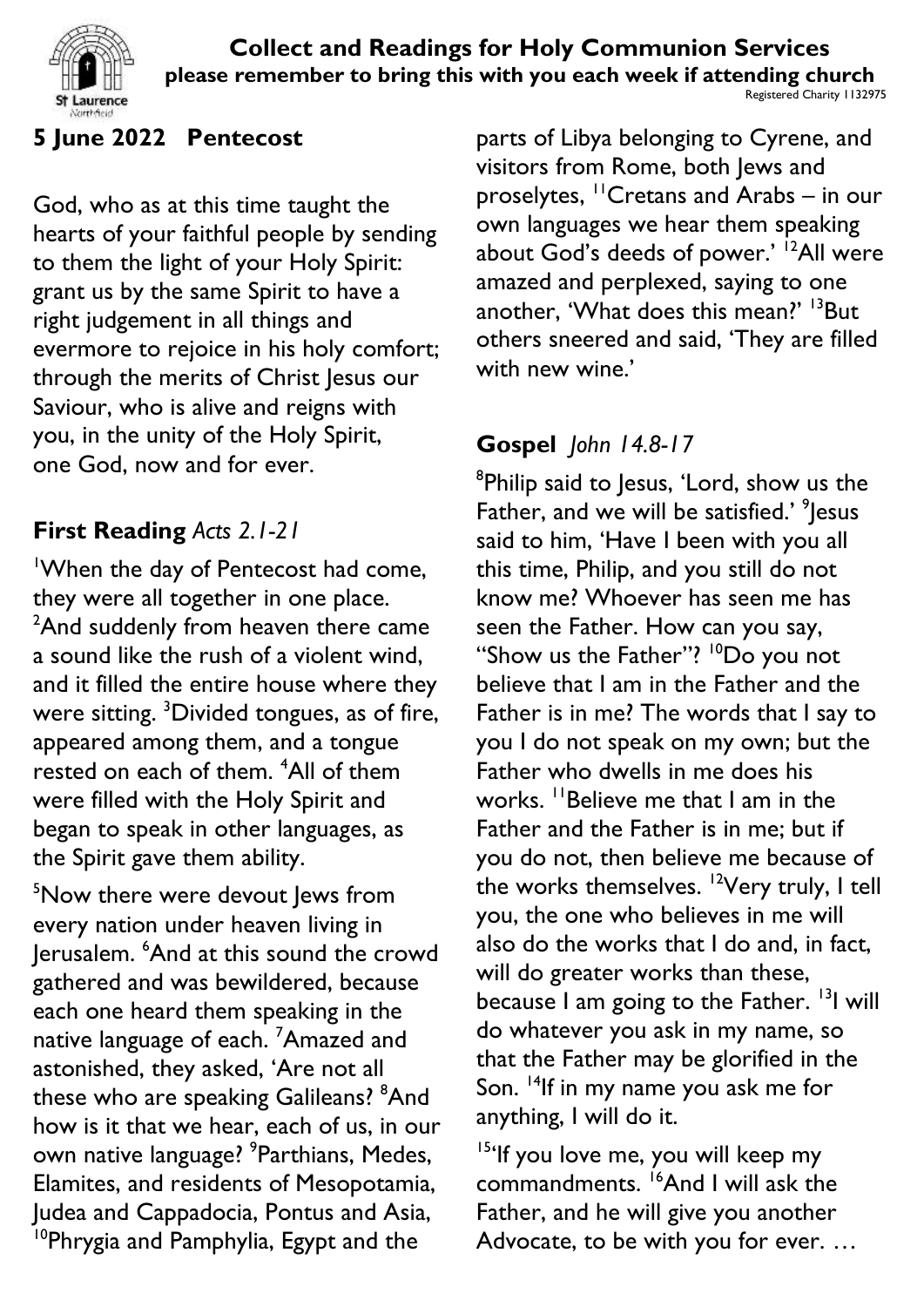

<sup>17</sup>This is the Spirit of truth, whom the world cannot receive, because it neither sees him nor knows him. You know him, because he abides with you, and he will be in you.

<sup>25</sup>'l have said these things to you while I am still with you. <sup>26</sup>But the Advocate, the Holy Spirit, whom the Father will send in my name, will teach you everything, and remind you of all that I have said to you. <sup>27</sup> Peace I leave with you; my peace I give to you. I do not give to you as the world gives. Do not let your hearts be troubled, and do not let them be afraid.'

# **12 June 2022**

# **Trinity Sunday**

Almighty and everlasting God, you have given us your servants grace, by the confession of a true faith, to acknowledge the glory of the eternal Trinity and in the power of the divine majesty to worship the Unity: keep us steadfast in this faith, that we may evermore be defended from all adversities; through Jesus Christ your Son our Lord, who is alive and reigns with you, in the unity of the Holy Spirit, one God, now and for ever.

## **First Reading** *Romans 5.1-5*

<sup>1</sup>Since we are justified by faith, we have peace with God through our Lord Jesus Christ,  $2$ through whom we have obtained access to this grace in which we stand; and we boast in our hope of sharing the glory of God. <sup>3</sup>And not only that, but we also boast in our sufferings, knowing that suffering produces endurance, <sup>4</sup>and endurance produces character, and character produces hope,  $5$ and hope does not disappoint us, because God's love has been poured into our hearts through the Holy Spirit that has been given to us.

# **Gospel** *John 16.12-15*

Jesus said to his disciples: <sup>12</sup>'I still have many things to say to you, but you cannot bear them now. <sup>13</sup>When the Spirit of truth comes, he will guide you into all the truth; for he will not speak on his own, but will speak whatever he hears, and he will declare to you the things that are to come.  $14$ He will glorify me, because he will take what is mine and declare it to you. <sup>15</sup>All that the Father has is mine. For this reason I said that he will take what is mine and declare it to you.'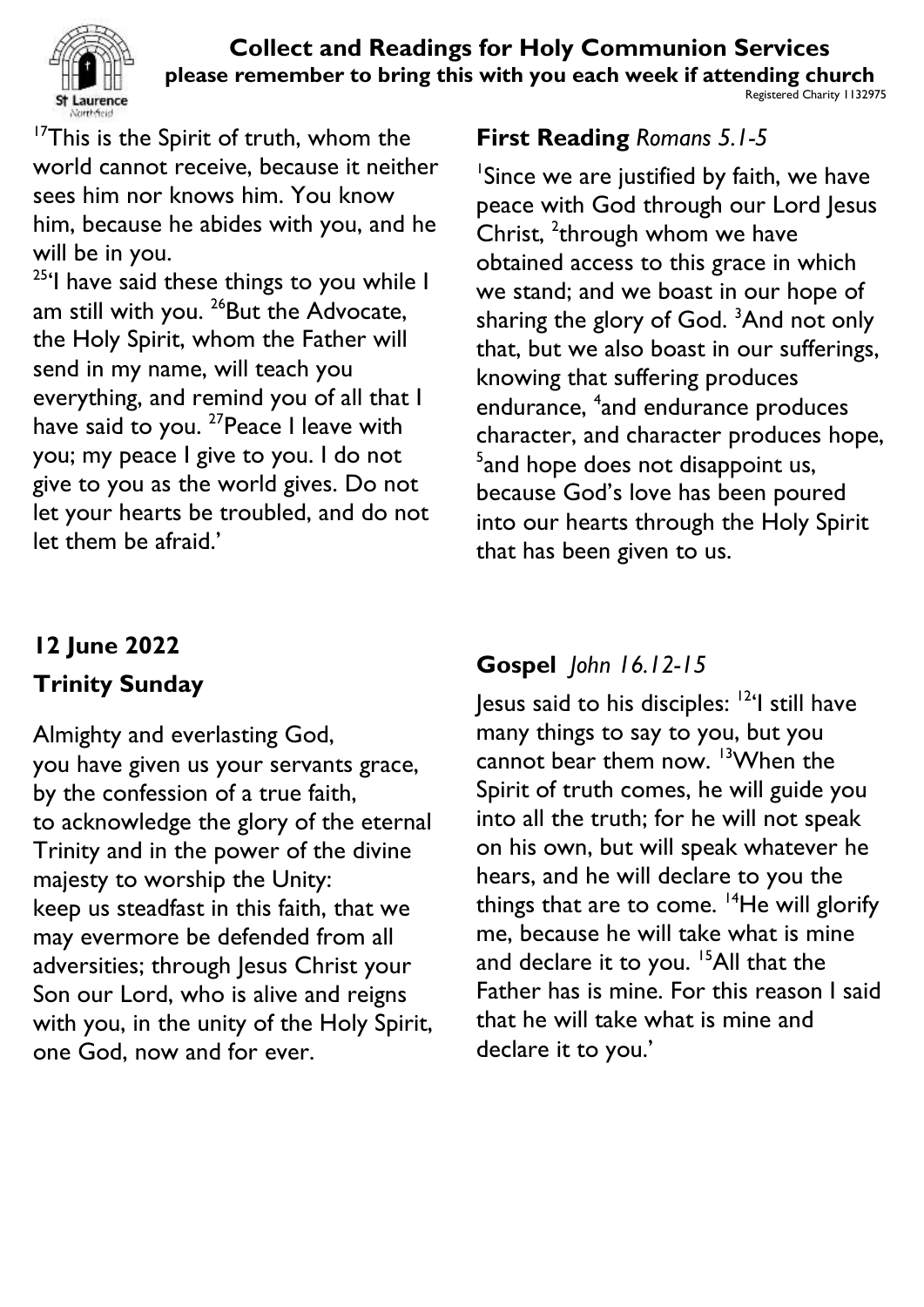

# **19 June 2022 Trinity 1**

O God, the strength of all those who put their trust in you, mercifully accept our prayers and, because through the weakness of our mortal nature we can do no good thing without you, grant us the help of your grace, that in the keeping of your commandments we may please you both in will and deed;

through Jesus Christ your Son our Lord, who is alive and reigns with you, in the unity of the Holy Spirit, one God, now and for ever.

## **First Reading** *Galatians 3.23-29*

<sup>23</sup>Before faith came, we were imprisoned and guarded under the law until faith would be revealed. <sup>24</sup>Therefore the law was our disciplinarian until Christ came, so that we might be justified by faith.  $25$ But now that faith has come, we are no longer subject to a disciplinarian, <sup>26</sup>for in Christ Jesus you are all children of God through faith. <sup>27</sup>As many of you as were baptized into Christ have clothed yourselves with Christ; <sup>28</sup>There is no longer Jew or Greek, there is no longer slave or free, there is no longer male and female; for all of you are one in Christ Jesus. <sup>29</sup>And if you belong to Christ, then you are Abraham's offspring, heirs according to the promise.

## **Gospel** *Luke 8.26-39*

 $26$  esus and his disciples arrived at the country of the Gerasenes, which is opposite Galilee. <sup>27</sup>As he stepped out on land, a man of the city who had demons met him. For a long time he had worn no clothes, and he did not live in a house but in the tombs. <sup>28</sup>When he saw Jesus, he fell down before him and shouted at the top of his voice, 'What have you to do with me, Jesus, Son of the Most High God? I beg you, do not torment me' – <sup>29</sup>for Jesus had commanded the unclean spirit to come out of the man. (For many times it had seized him; he was kept under guard and bound with chains and shackles, but he would break the bonds and be driven by the demon into the wilds.)  $30$  Jesus then asked him, 'What is your name?' He said, 'Legion'; for many demons had entered him. <sup>31</sup>They begged him not to order them to go back into the abyss.

 $32$ Now there on the hillside a large herd of swine was feeding; and the demons begged Jesus to let them enter these. So he gave them permission.  $33$ Then the demons came out of the man and entered the swine, and the herd rushed down the steep bank into the lake and was drowned.

<sup>34</sup>When the swineherds saw what had happened, they ran off and told it in the city and in the country. <sup>35</sup>Then people came out to see what had happened, and when they came to Jesus, they found the man from whom the demons had gone sitting at the feet of Jesus, clothed and in his right mind. And they were afraid.  $36$ Those who had seen it told them how the one who had been possessed by demons had been healed. <sup>37</sup>Then all the people of the surrounding country of the Gerasenes asked Jesus to leave them; for they were seized with great fear. So he got into the boat and returned. <sup>38</sup>The man from whom the demons had gone begged that he might be with him; but Jesus sent him away, saying, <sup>39</sup>'Return to your home, and declare how much God has done for you.' So he went away, proclaiming throughout the city how much Jesus had done for him.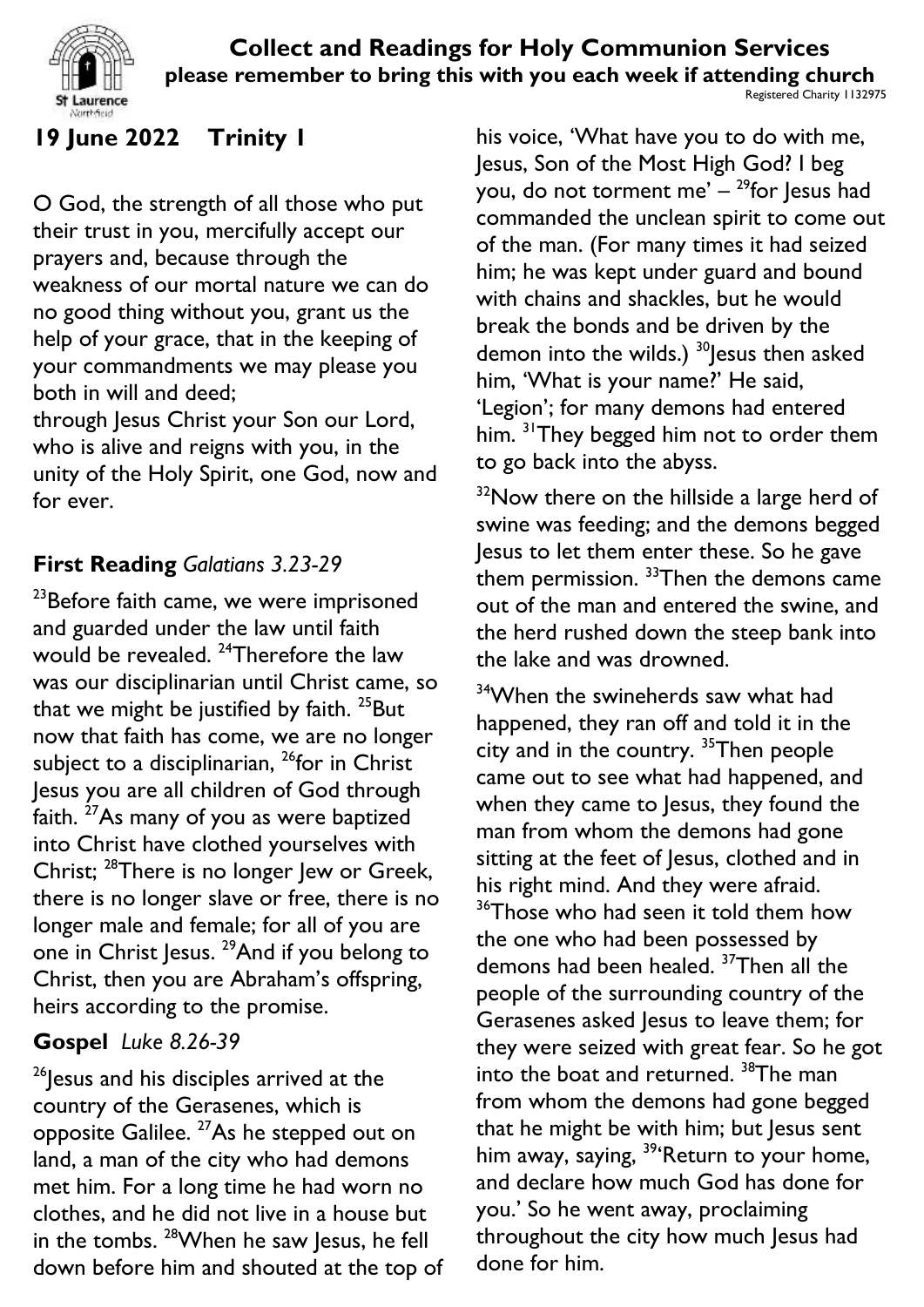



## **26 June 2022 Trinity 2**

Lord, you have taught us that all our doings without love are nothing worth: send your Holy Spirit and pour into our hearts that most excellent gift of love, the true bond of peace and of all virtues, without which whoever lives is counted dead before you. Grant this for your only Son Jesus Christ's sake, who is alive and reigns with you, in the unity of the Holy Spirit, one God, now and for ever.

## **First Reading** *Galatians 5.1,13-25*

1 For freedom Christ has set us free. Stand firm, therefore, and do not submit again to a yoke of slavery.

 $13$ For you were called to freedom, brothers and sisters; only do not use your freedom as an opportunity for self-indulgence, but through love become slaves to one another. <sup>14</sup>For the whole law is summed up in a single commandment, 'You shall love your neighbour as yourself.' <sup>15</sup>lf, however, you bite and devour one another, take care that you are not consumed by one another.

 $16$ Live by the Spirit, I say, and do not gratify the desires of the flesh. <sup>17</sup>For what the flesh desires is opposed to the Spirit, and what the Spirit desires is opposed to the flesh; for these are opposed to each other, to prevent you from doing what you want. <sup>18</sup>But if you are led by the Spirit, you are not subject to the law. <sup>19</sup>Now the works of the flesh are obvious: fornication, impurity, licentiousness, <sup>20</sup>idolatry, sorcery, enmities, strife, jealousy, anger, quarrels, dissensions, factions,  $^{21}$ envy, drunkenness, carousing, and things like these. I am warning you, as I

warned you before: those who do such things will not inherit the kingdom of God.

 $^{22}$ By contrast, the fruit of the Spirit is love, joy, peace, patience, kindness, generosity, faithfulness, <sup>23</sup>gentleness, and self-control. There is no law against such things. <sup>24</sup>And those who belong to Christ Jesus have crucified the flesh with its passions and desires. <sup>25</sup>If we live by the Spirit, let us also be guided by the Spirit.

### **Gospel** *Luke 9.51-62*

<sup>51</sup>When the days drew near for him be taken up, he set his face to go to Jerusalem. <sup>52</sup>And he sent messengers ahead of him. On their way they entered a village of the Samaritans to make ready for him; <sup>53</sup>but they did not receive him, because his face was set towards Jerusalem. <sup>54</sup>When his disciples James and John saw it, they said, 'Lord, do you want us to command fire to come down from heaven and consume them?' <sup>55</sup>But he turned and rebuked them. <sup>56</sup>Then they went on to another village.

 $57$ As they were going along the road, someone said to him, 'I will follow you wherever you go.' <sup>58</sup>And Jesus said to him, 'Foxes have holes, and birds of the air have nests; but the Son of Man has nowhere to lay his head.' <sup>59</sup>To another Jesus said, 'Follow me.' But he said, 'Lord, first let me go and bury my father.' <sup>60</sup>But Jesus said to him, 'Let the dead bury their own dead; but as for you, go and proclaim the kingdom of God.' <sup>61</sup>Another said, 'I will follow you, Lord; but let me first say farewell to those at my home.'  $62$  Jesus said to him, 'No one who puts a hand to the plough and looks back is fit for the kingdom of God.'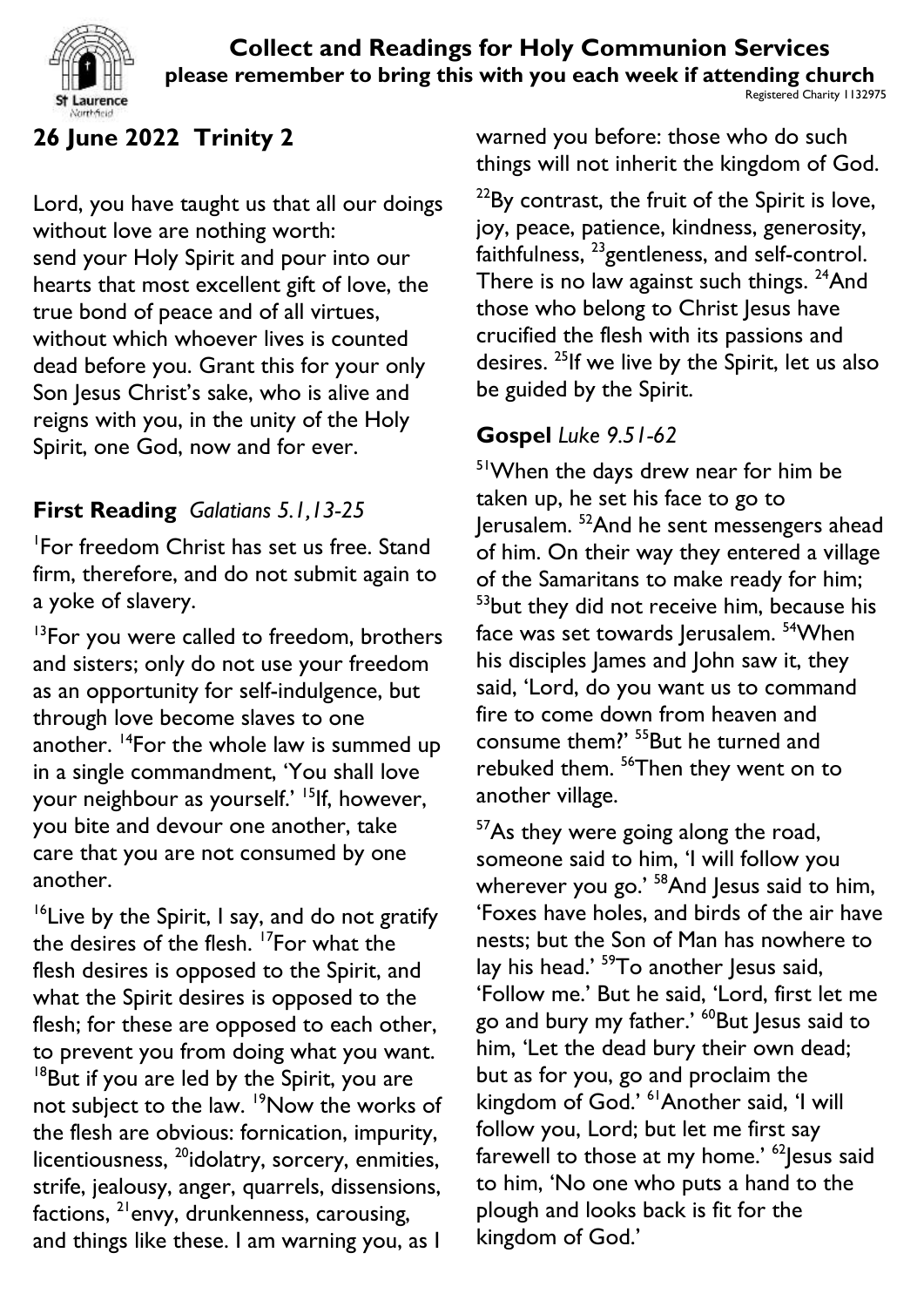

## **3 July 2022 Trinity 3**

Almighty God, you have broken the tyranny of sin and have sent the Spirit of your Son into our hearts whereby we call you Father: give us grace to dedicate our freedom to your service, that we and all creation may be brought to the glorious liberty of the children of God; through Jesus Christ your Son our Lord.

## **First Reading** *Galatians 6. 7-16*

<sup>7</sup>Do not be deceived; God is not mocked, for you reap whatever you sow. <sup>8</sup>lf you sow to your own flesh, you will reap corruption from the flesh; but if you sow to the Spirit, you will reap eternal life from the Spirit. <sup>9</sup>So let us not grow weary in doing what is right, for we will reap at harvest time, if we do not give up.  $^{10}$ So then, whenever we have an opportunity, let us work for the good of all, and especially for those of the family of faith.

<sup>11</sup>See what large letters I make when I am writing in my own hand!  $\frac{12}{12}$  is those who want to make a good showing in the flesh that try to compel you to be circumcised – only that they may not be persecuted for the cross of Christ. <sup>13</sup>Even the circumcised do not themselves obey the law, but they want you to be circumcised so that they may boast about your flesh. <sup>14</sup>May I never boast of anything except the cross of our Lord Jesus Christ, by which the world has been crucified to me, and I to the world. <sup>15</sup>For neither circumcision nor uncircumcision is anything; but a new creation is everything! <sup>16</sup>As for those who will follow this rule peace be upon them, and mercy, and upon the Israel of God.

**Gospel** *Luke 10.1-11,16-20*

<sup>1</sup>The Lord appointed seventy others and sent them on ahead of him in pairs to every town and place where he himself intended to go.  ${}^{2}$ He said to them, 'The harvest is plentiful, but the labourers are few; therefore ask the Lord of the harvest to send out labourers into his harvest.  ${}^{3}$ Go on your way. See, I am sending you out like lambs into the midst of wolves. <sup>4</sup>Carry no purse, no bag, no sandals; and greet no one on the road. <sup>5</sup>Whatever house you enter, first say, "Peace to this house!" <sup>6</sup>And if anyone is there who shares in peace, your peace will rest on that person; but if not, it will return to you. <sup>7</sup>Remain in the same house, eating and drinking whatever they provide, for the labourer deserves to be paid. Do not move about from house to house. <sup>8</sup>Whenever you enter a town and its people welcome you, eat what is set before you; <sup>9</sup>cure the sick who are there, and say to them, "The kingdom of God has come near to you." <sup>10</sup>But whenever you enter a town and they do not welcome you, go out into its streets and say, <sup>11"</sup>Even the dust of your town that clings to our feet, we wipe off in protest against you. Yet know this: the kingdom of God has come near." <sup>16</sup>Whoever listens to you listens to me, and whoever rejects you rejects me, and whoever rejects me rejects the one who sent me.'

<sup>17</sup>The seventy returned with joy, saying, 'Lord, in your name even the demons submit to us!' <sup>18</sup>He said to them, 'I watched Satan fall from heaven like a flash of lightning. <sup>19</sup>See, I have given you authority to tread on snakes and scorpions, and over all the power of the enemy; and nothing will hurt you. <sup>20</sup>Nevertheless, do not rejoice at this, that the spirits submit to you, but rejoice that your names are written in heaven.'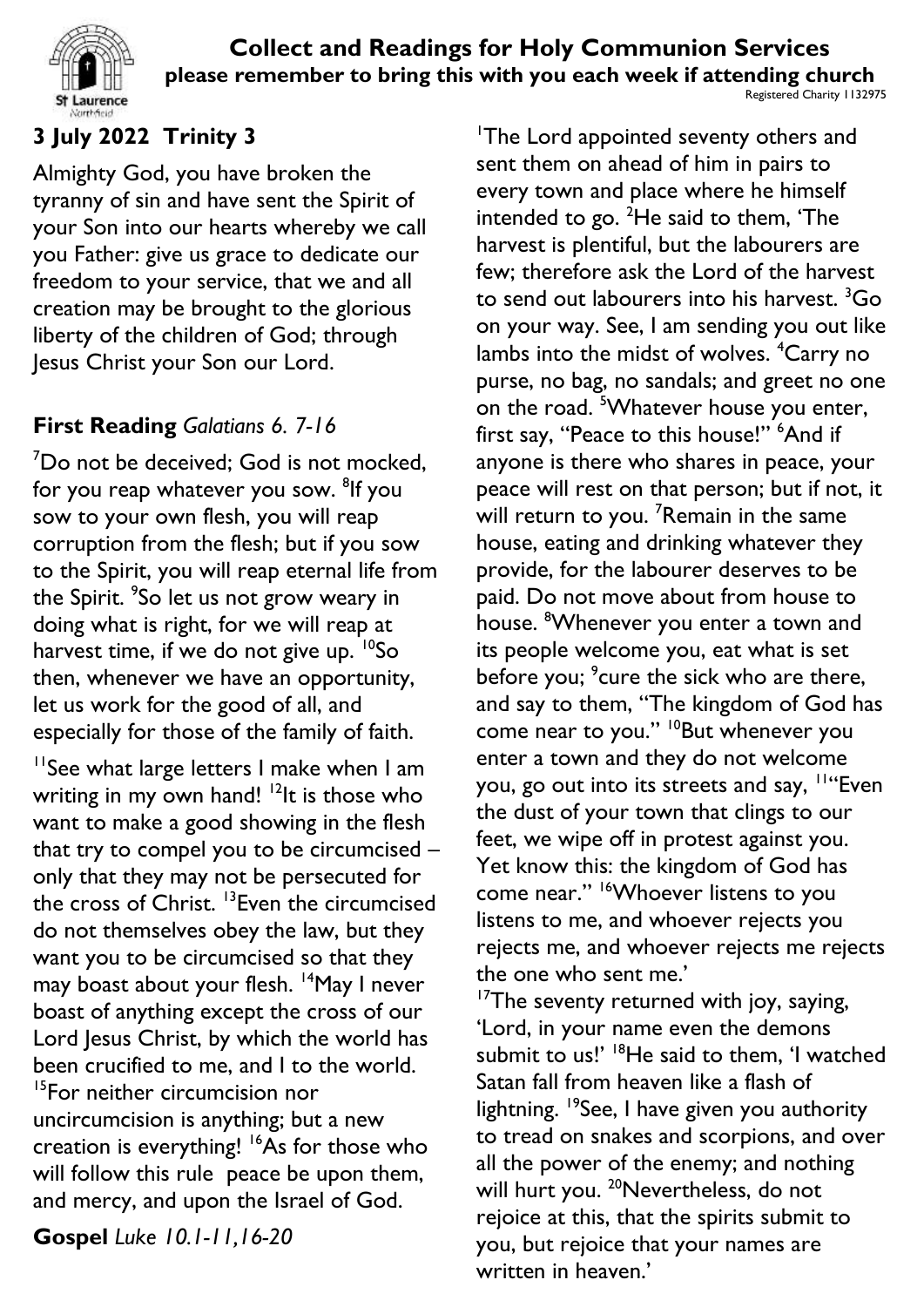

Registered Charity 1132975

# **10 July 2022 Trinity 4**

O God, the protector of all who trust in you, without whom nothing is strong, nothing is holy: increase and multiply upon us your mercy; that with you as our ruler and guide we may so pass through things temporal that we lose not our hold on things eternal; grant this, heavenly Father, for our Lord Jesus Christ's sake, who is alive and reigns with you, in the unity of the Holy Spirit, one God, now and for ever.

## **First Reading** *Deuteronomy 30.9-14*

Moses spoke to the people, saying, <sup>9</sup>The LORD your God will make you abundantly prosperous in all your undertakings, in the fruit of your body, in the fruit of your livestock, and in the fruit of your soil. For the LORD will again take delight in prospering you, just as he delighted in prospering your ancestors, <sup>10</sup>when you obey the LORD your God by observing his commandments and decrees that are written in this book of the law, because you turn to the LORD your God with all your heart and with all your soul.

<sup>11</sup>Surely, this commandment that I am commanding you today is not too hard for you, nor is it too far away. <sup>12</sup>It is not in heaven, that you should say, 'Who will go up to heaven for us, and get it for us so that we may hear it and observe it?'  $13$ Neither is it beyond the sea, that you should say, 'Who will cross to the other side of the sea for us, and get it for us so that we may hear it and observe it?'  $14N$ o, the word is very near to you; it is in your mouth and in your heart for you to observe.

## **Gospel** *Luke 10.25-37*

 $25$  Just then a lawyer stood up to test Jesus. 'Teacher,' he said, 'what must I do to inherit eternal life?'  $26$ He said to him, 'What is written in the law? What do you read there?' <sup>27</sup>He answered, 'You shall love the Lord your God with all your heart, and with all your soul, and with all your strength, and with all your mind; and your neighbour as yourself.' <sup>28</sup>And he said to him, 'You have given the right answer; do this, and you will live.'

 $29$ But wanting to justify himself, he asked Jesus, 'And who is my neighbour?'  $30$  Jesus replied, 'A man was going down from Jerusalem to Jericho, and fell into the hands of robbers, who stripped him, beat him, and went away, leaving him half dead. <sup>31</sup> Now by chance a priest was going down that road; and when he saw him, he passed by on the other side. <sup>32</sup>So likewise a Levite, when he came to the place and saw him, passed by on the other side. <sup>33</sup>But a Samaritan while travelling came near him; and when he saw him, he was moved with pity.  $34$ He went to him and bandaged his wounds, having poured oil and wine on them. Then he put him on his own animal, brought him to an inn, and took care of him.<sup>35</sup>The next day he took out two denarii, gave them to the innkeeper, and said, "Take care of him; and when I come back, I will repay you whatever more you spend." <sup>36</sup> Which of these three, do you think, was a neighbour to the man who fell into the hands of the robbers?' <sup>37</sup>He said, 'The one who showed him mercy.' Jesus said to him, 'Go and do likewise.'